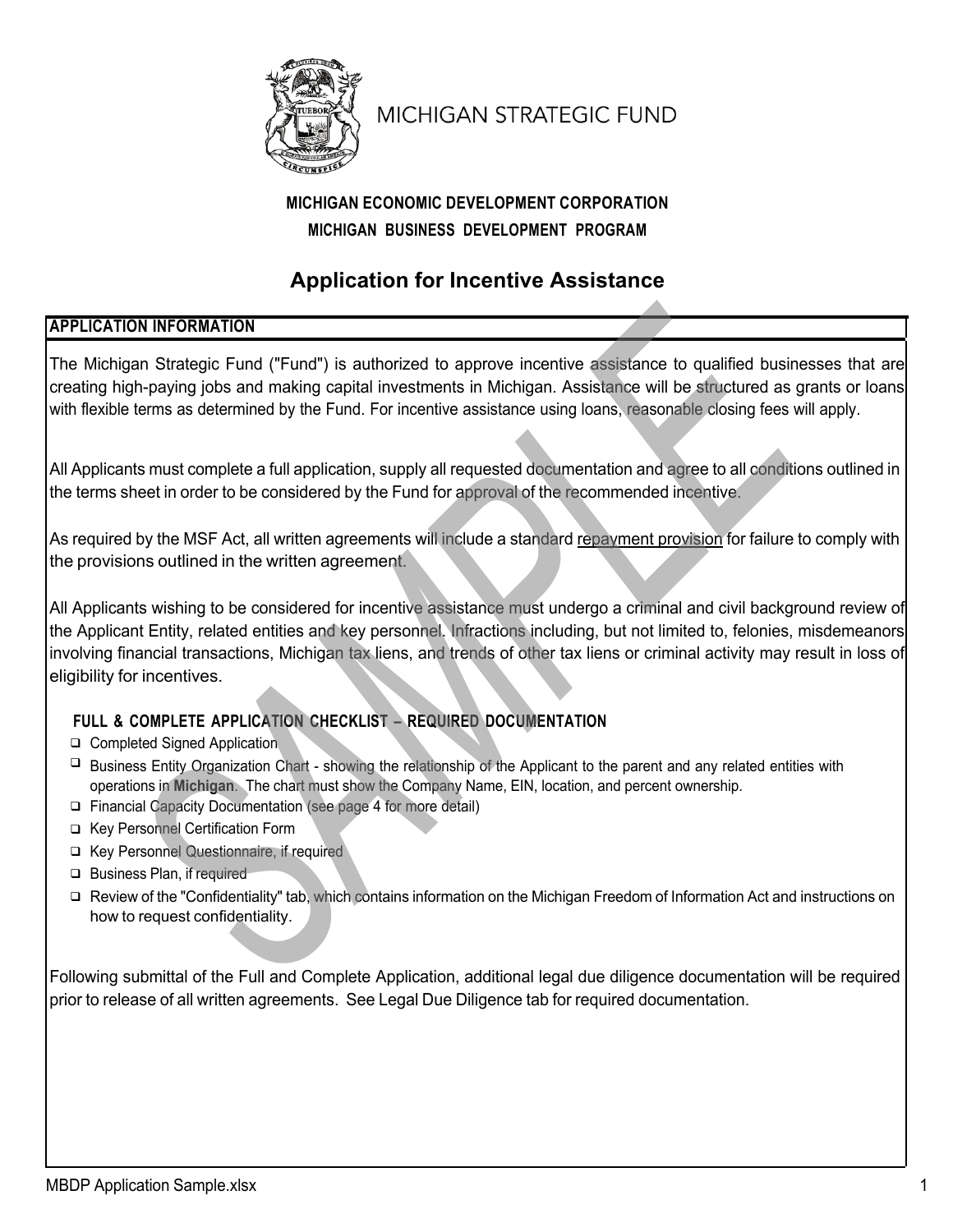| <b>APPLICATION FORM</b>                                                                                                      |                   |                                          |                |  |  |
|------------------------------------------------------------------------------------------------------------------------------|-------------------|------------------------------------------|----------------|--|--|
| Applicant Entity Legal Name (business entity including DBA if appropriate)                                                   |                   | Applicant Employer Identification Number |                |  |  |
|                                                                                                                              |                   | EIN:                                     |                |  |  |
| Address (Street/P.O. Box/City, State and Zip Code)                                                                           |                   | <b>Company Website</b>                   |                |  |  |
|                                                                                                                              |                   |                                          |                |  |  |
| <b>Primary NAICS Code</b><br>(See NAICS Code List)                                                                           |                   |                                          |                |  |  |
| Enter a valid NAICS                                                                                                          |                   |                                          |                |  |  |
| State Where Incorporated/Organized                                                                                           | Year Incorporated | Type of Business (choose one)            |                |  |  |
|                                                                                                                              |                   |                                          |                |  |  |
| <b>Fiscal Year</b>                                                                                                           | and               |                                          |                |  |  |
| <b>Begins</b><br>Parent Company, if applicable                                                                               | Ends              |                                          |                |  |  |
| (Company legal name, address, contact person and contact phone)                                                              |                   |                                          |                |  |  |
|                                                                                                                              |                   |                                          |                |  |  |
|                                                                                                                              |                   |                                          |                |  |  |
|                                                                                                                              |                   |                                          |                |  |  |
|                                                                                                                              |                   |                                          |                |  |  |
|                                                                                                                              |                   |                                          |                |  |  |
| Michigan Employment Statewide: Enter the physical address of each Michigan facility of the Applicant Entity and related      |                   |                                          |                |  |  |
| entities, as well as any other entities housed at the project site(s). Include the Employer Identification Number (EIN), and |                   |                                          |                |  |  |
| number of employees (i.e. have taxes withheld by the company or Professional Employer Organization). Contractors would       |                   |                                          |                |  |  |
| typically not be included, unless the employer withholds taxes.                                                              |                   |                                          |                |  |  |
|                                                                                                                              |                   |                                          |                |  |  |
| Employment Data As Of (Date):                                                                                                |                   |                                          |                |  |  |
|                                                                                                                              |                   |                                          |                |  |  |
| List Entity Name and Complete Address of All Michigan Facilities                                                             | <b>EIN</b>        | Employees                                |                |  |  |
|                                                                                                                              |                   |                                          |                |  |  |
|                                                                                                                              |                   |                                          |                |  |  |
|                                                                                                                              |                   |                                          |                |  |  |
|                                                                                                                              |                   |                                          |                |  |  |
|                                                                                                                              |                   |                                          |                |  |  |
|                                                                                                                              |                   |                                          |                |  |  |
|                                                                                                                              |                   |                                          |                |  |  |
|                                                                                                                              |                   |                                          |                |  |  |
|                                                                                                                              |                   |                                          |                |  |  |
|                                                                                                                              |                   |                                          |                |  |  |
|                                                                                                                              |                   |                                          |                |  |  |
|                                                                                                                              |                   |                                          |                |  |  |
|                                                                                                                              |                   |                                          |                |  |  |
|                                                                                                                              |                   |                                          |                |  |  |
| Total                                                                                                                        |                   |                                          | $\overline{0}$ |  |  |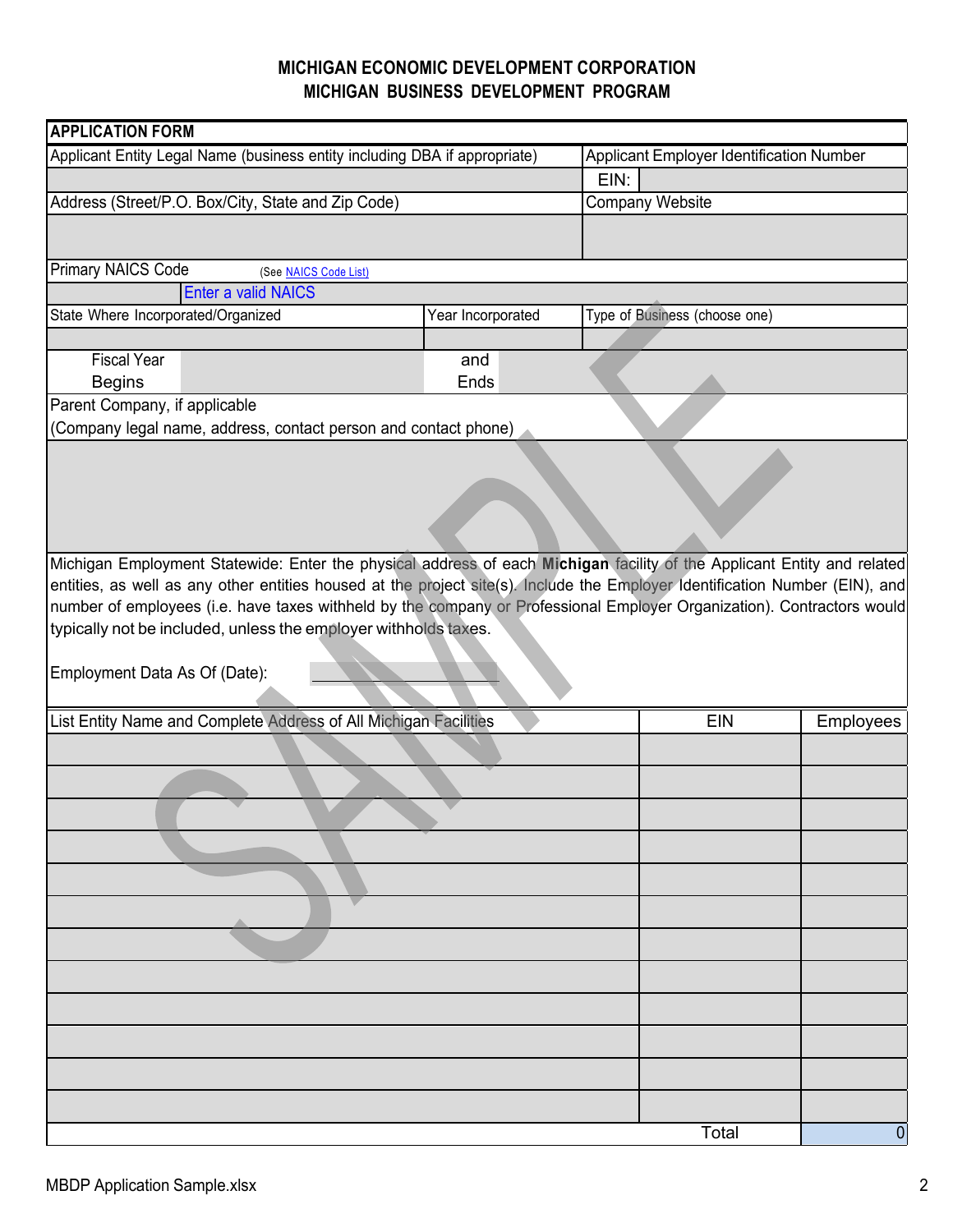| <b>PROJECT DESCRIPTION</b>                                                                                                          |                        |                          |                                             |  |  |
|-------------------------------------------------------------------------------------------------------------------------------------|------------------------|--------------------------|---------------------------------------------|--|--|
| Brief Company History and Project Description:                                                                                      |                        |                          | NOTE: Hold ALT + Enter for a new paragraph. |  |  |
|                                                                                                                                     |                        |                          |                                             |  |  |
| Proposed Project Location:                                                                                                          |                        |                          |                                             |  |  |
|                                                                                                                                     |                        |                          |                                             |  |  |
| <b>Street Address</b><br>Is the site under consideration a reuse or expansion of an existing development?                           | City/Twp/Village       | <b>Municipality Name</b> | County                                      |  |  |
| If no, please describe why reuse is not feasible.                                                                                   |                        |                          |                                             |  |  |
|                                                                                                                                     |                        |                          |                                             |  |  |
| Will the applicant own or lease the                                                                                                 | <b>Planned Project</b> |                          | When is hiring anticipated                  |  |  |
| facility?                                                                                                                           | Start Date:            |                          | to begin:                                   |  |  |
| Is the project a high-technology activity project?<br>See High-Technology Definitions tab for high-technology category definitions. |                        |                          |                                             |  |  |
| If project is high-technology activity project, select the activity                                                                 |                        |                          |                                             |  |  |
| that best suits the applicant and project.                                                                                          |                        |                          |                                             |  |  |
| Alternative Project Configurations (i.e. other sites being considered).                                                             |                        |                          | Hold ALT + Enter for a new paragraph.       |  |  |
|                                                                                                                                     |                        |                          |                                             |  |  |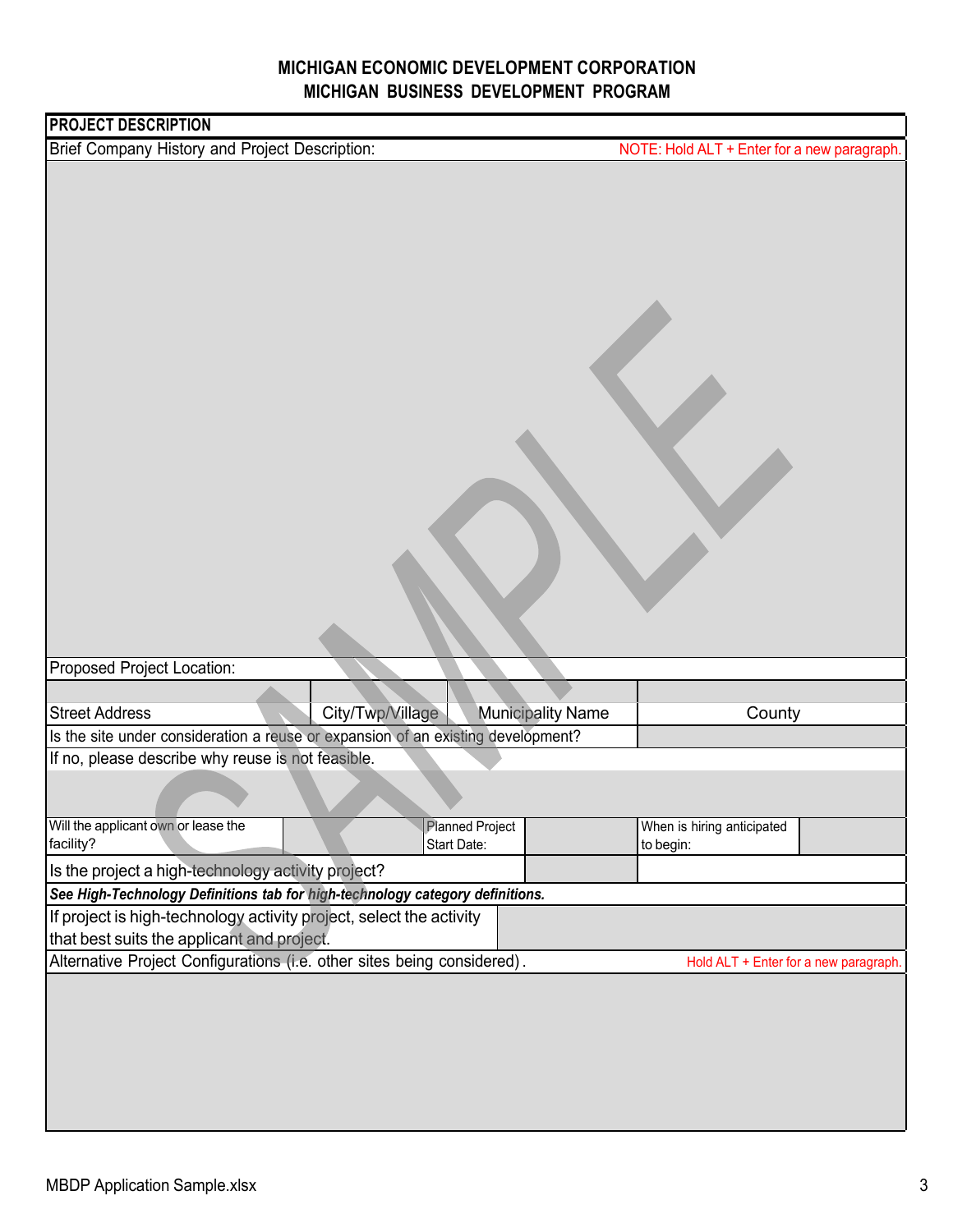### **MICHIGAN ECONOMIC DEVELOPMENT CORPORATION** and the state of the state of the

| MICHIGAN BUSINESS DEVELOPMENT PROGRAM                                                                                                                                                                                                                                                                                                                                                                                                                                                                                                                                                |                                       |  |  |  |  |
|--------------------------------------------------------------------------------------------------------------------------------------------------------------------------------------------------------------------------------------------------------------------------------------------------------------------------------------------------------------------------------------------------------------------------------------------------------------------------------------------------------------------------------------------------------------------------------------|---------------------------------------|--|--|--|--|
| <b>PROJECT DESCRIPTION (continued)</b>                                                                                                                                                                                                                                                                                                                                                                                                                                                                                                                                               | Hold ALT + Enter for a new paragraph. |  |  |  |  |
| Demonstrate why the incentive assistance is needed to ensure that this project will happen in Michigan.                                                                                                                                                                                                                                                                                                                                                                                                                                                                              |                                       |  |  |  |  |
|                                                                                                                                                                                                                                                                                                                                                                                                                                                                                                                                                                                      |                                       |  |  |  |  |
|                                                                                                                                                                                                                                                                                                                                                                                                                                                                                                                                                                                      |                                       |  |  |  |  |
| <b>OTHER PROJECT CONSIDERATIONS:</b>                                                                                                                                                                                                                                                                                                                                                                                                                                                                                                                                                 | Hold ALT + Enter for a new paragraph. |  |  |  |  |
| Explain any other factors that should be considered in evaluating this project, (e.g. impact on Michigan suppliers,<br>national/international sales, and other prospects for future expansion, etc.).                                                                                                                                                                                                                                                                                                                                                                                |                                       |  |  |  |  |
|                                                                                                                                                                                                                                                                                                                                                                                                                                                                                                                                                                                      |                                       |  |  |  |  |
| <b>FINANCIAL INFORMATION</b>                                                                                                                                                                                                                                                                                                                                                                                                                                                                                                                                                         |                                       |  |  |  |  |
|                                                                                                                                                                                                                                                                                                                                                                                                                                                                                                                                                                                      |                                       |  |  |  |  |
| All companies applying for incentive assistance must demonstrate sufficient financial capacity for the project under consideration.<br>Attach annual financial statements for the preceding three (3) years. If unaudited, please have them certified by an officer of the<br>company. If historic financial statements are not available, please attach a letter of commitment from a financial institution<br>demonstrating financing for the project, or third-party documentation that financing is secured.<br>Contact person with whom financial information may be discussed. |                                       |  |  |  |  |
| <b>Contact Name and Title</b>                                                                                                                                                                                                                                                                                                                                                                                                                                                                                                                                                        | <b>Contact Phone</b>                  |  |  |  |  |
|                                                                                                                                                                                                                                                                                                                                                                                                                                                                                                                                                                                      |                                       |  |  |  |  |
| <b>OTHER DISCLOSURES</b>                                                                                                                                                                                                                                                                                                                                                                                                                                                                                                                                                             |                                       |  |  |  |  |
| List any lawsuits or proceedings pending, or resolved by settlement or other disposition within the last five years, other than ordinary<br>routine litigation incidental to the business, against the Applicant Entity or, to the Applicant's knowledge, filed against the Applicant<br>Entity or any of its affiliates. Include similar information as to any such proceedings known to be contemplated by governmental<br>authorities. Enter NONE if not applicable.                                                                                                              |                                       |  |  |  |  |
|                                                                                                                                                                                                                                                                                                                                                                                                                                                                                                                                                                                      |                                       |  |  |  |  |
| List any administrative agency proceedings pending, or resolved by settlement or other disposition within the last five years, other than<br>ordinary routine proceedings of all states incidental to the business, against the applicant by governmental authorities. Include similar<br>information as to any such proceedings known to be contemplated by governmental authorities. Enter NONE if not applicable.                                                                                                                                                                 |                                       |  |  |  |  |
|                                                                                                                                                                                                                                                                                                                                                                                                                                                                                                                                                                                      |                                       |  |  |  |  |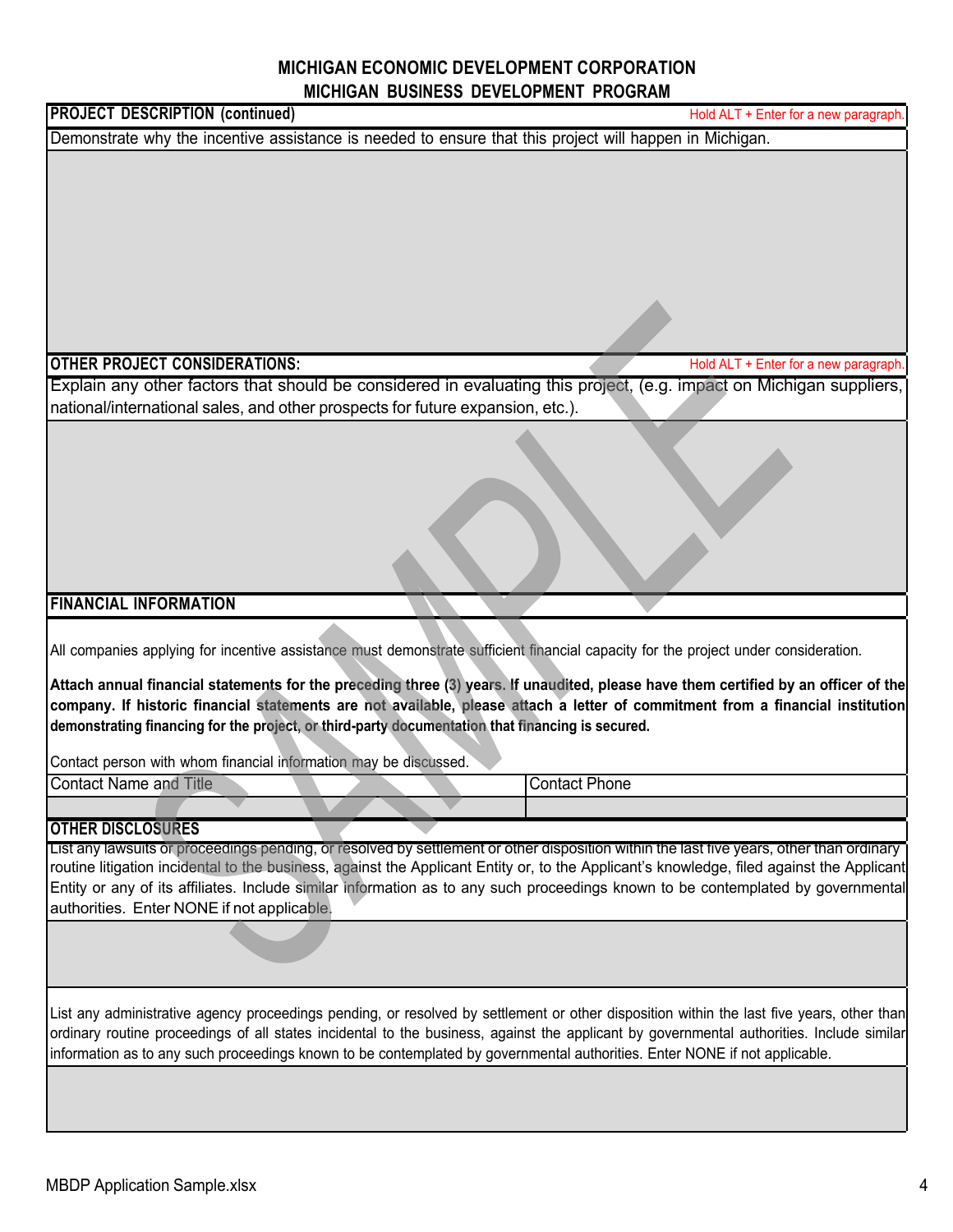| PROPOSED EMPLOYMENT:                                                                                                                                                                                                                                |                     |                 |                                   |                   |                                   |                    |
|-----------------------------------------------------------------------------------------------------------------------------------------------------------------------------------------------------------------------------------------------------|---------------------|-----------------|-----------------------------------|-------------------|-----------------------------------|--------------------|
| Complete the proposed employment for the first three full years of the project – include all qualified new jobs proposed.<br>Qualified new jobs must be performed by a Michigan resident whose Michigan income taxes are withheld that is in excess |                     |                 |                                   |                   |                                   |                    |
| of the number of jobs maintained in Michigan prior to the expansion or location.                                                                                                                                                                    |                     |                 |                                   |                   |                                   |                    |
|                                                                                                                                                                                                                                                     |                     |                 |                                   |                   |                                   |                    |
|                                                                                                                                                                                                                                                     |                     | Year 1          |                                   | Year <sub>2</sub> | Year 3                            |                    |
|                                                                                                                                                                                                                                                     | Year Ending:        | <b>MM/DD</b>    | <b>Year Ending:</b>               | MM/DD             | Year Ending:                      | MM/DD              |
| <b>Cumulative New Jobs</b>                                                                                                                                                                                                                          |                     | <b>YYYY</b>     |                                   | YYYY              |                                   | YYYY               |
| <b>Job Category:</b><br>(Add Categories that reflect your company's<br>structure)                                                                                                                                                                   | New Jobs<br>Created | Avg Annual Wage | Cumulative<br>New Jobs<br>Created | Avg Annual Wage   | Cumulative<br>New Jobs<br>Created | Avg Annual<br>Wage |
| Management/Professional                                                                                                                                                                                                                             |                     |                 |                                   |                   |                                   |                    |
| Technical/Sales                                                                                                                                                                                                                                     |                     |                 |                                   |                   |                                   |                    |
| Clerical/Service                                                                                                                                                                                                                                    |                     |                 |                                   |                   |                                   |                    |
| Skilled/Unskilled                                                                                                                                                                                                                                   |                     |                 |                                   |                   |                                   |                    |
|                                                                                                                                                                                                                                                     |                     |                 |                                   |                   |                                   |                    |
|                                                                                                                                                                                                                                                     |                     |                 |                                   |                   |                                   |                    |
|                                                                                                                                                                                                                                                     |                     |                 |                                   |                   |                                   |                    |
|                                                                                                                                                                                                                                                     |                     |                 |                                   |                   |                                   |                    |
| <b>Total</b>                                                                                                                                                                                                                                        | 0                   | \$0             | $\bf{0}$                          | \$0               | 0                                 | \$0                |
| Will the qualified new jobs listed above be direct employees of the Applicant Entity?                                                                                                                                                               |                     |                 |                                   |                   |                                   |                    |
| If no, please explain:                                                                                                                                                                                                                              |                     |                 |                                   |                   |                                   |                    |
| PROPOSED REAL & PERSONAL PROPERTY INVESTMENT:                                                                                                                                                                                                       |                     |                 |                                   |                   |                                   |                    |
| Complete the proposed investment for the first three years of the project.                                                                                                                                                                          |                     |                 |                                   |                   |                                   |                    |
|                                                                                                                                                                                                                                                     |                     | Year 1          | Year <sub>2</sub>                 | Year 3            |                                   |                    |
|                                                                                                                                                                                                                                                     |                     | <b>YYYY</b>     | <b>YYYY</b>                       | <b>YYYY</b>       |                                   | Total              |
| <b>Land Costs</b>                                                                                                                                                                                                                                   |                     |                 |                                   |                   |                                   | \$0                |
| <b>Building - New Construction</b>                                                                                                                                                                                                                  |                     |                 |                                   |                   |                                   | \$0                |
| <b>Building - Purchase of Existing</b>                                                                                                                                                                                                              |                     |                 |                                   |                   |                                   | \$0                |
| <b>Building - Renovations</b>                                                                                                                                                                                                                       |                     |                 |                                   |                   |                                   | \$0                |
| <b>Building - Annual Lease Cost</b>                                                                                                                                                                                                                 |                     |                 |                                   |                   |                                   | \$0                |
| Leasehold Improvements                                                                                                                                                                                                                              |                     |                 |                                   |                   |                                   | \$0                |
| Machinery & Equipment                                                                                                                                                                                                                               |                     |                 |                                   |                   |                                   | \$0                |
| Furniture & Fixtures                                                                                                                                                                                                                                |                     |                 |                                   |                   |                                   | \$0                |
| Computers                                                                                                                                                                                                                                           |                     |                 |                                   |                   |                                   | \$0                |
| <b>Pollution Control Equipment</b>                                                                                                                                                                                                                  |                     |                 |                                   |                   |                                   | \$0                |
| <b>Special Tooling</b>                                                                                                                                                                                                                              |                     |                 |                                   |                   |                                   | \$0                |
| <b>Other Personal Property</b>                                                                                                                                                                                                                      |                     |                 |                                   |                   |                                   | \$0                |
| <b>Total Capital Investment</b>                                                                                                                                                                                                                     |                     | \$0             | \$0                               | \$0               |                                   | \$0                |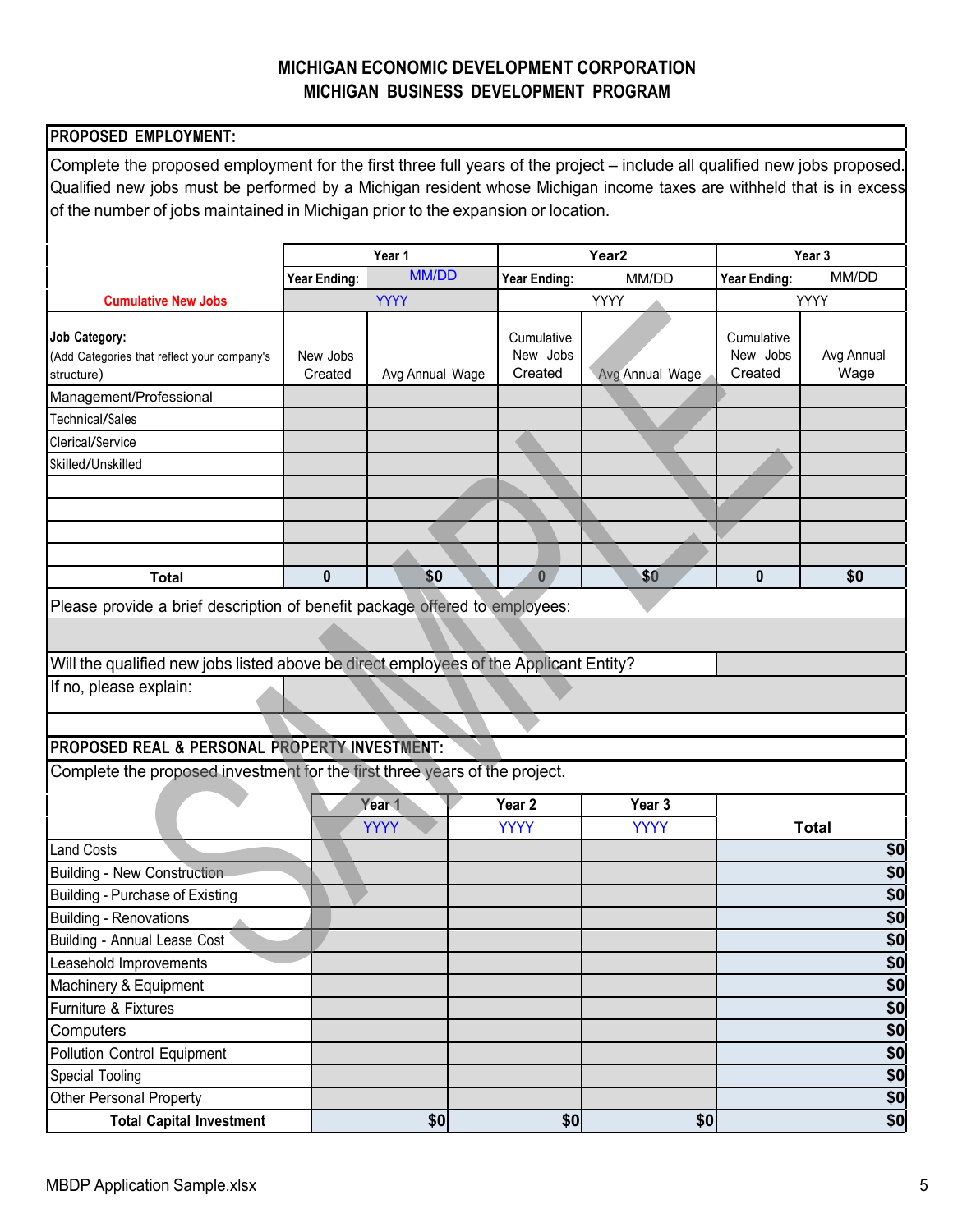#### **CERTIFICATION**

On behalf of the Applicant Entity, I authorize the Michigan Economic Development Corporation (MEDC), Office of the Chief Compliance Officer (CCO), the Department of Attorney General, and/or the Michigan Strategic Fund (MSF) to review information provided to the State of Michigan Department of Licensing and Regulatory Affairs (LARA) or any other State of Michigan Department or Agency for purposes of verifying information provided in support of the Applicant's request for incentive assistance.

Further, I authorize the MEDC, CCO, the Department of Attorney General, and/or MSF, or any of their designees to perform background checks on the Applicant Entity.

I understand that the Applicant Entity will not be able to enter into a written agreement between the company and the MSF unless all of the following are met:

- \* The local community or communities where the project will commence has demonstrated and approved, if applicable, a staff, financial or economic commitment to the project;
- \* The Applicant Entity has demonstrated the need for the incentive assistance; and
- The Applicant Entity agrees to provide all data described in the written agreement necessary for the MSF to report to the Legislature as required by the Act.

I hereby certify that the information contained in this application and in the exhibits or attachments submitted are true and correct to the best knowledge of the Applicant and the undersigned, and are submitted to the MEDC as a basis for determining whether the MSF should consider to authorize incentive assistance for the project.

| Signature               |         |       |                 | Date  |
|-------------------------|---------|-------|-----------------|-------|
|                         |         |       |                 |       |
|                         |         |       |                 |       |
| <b>Typed Name</b>       |         | Title |                 |       |
|                         |         |       |                 |       |
|                         |         |       |                 |       |
| <b>PROJECT CONTACTS</b> |         |       |                 |       |
| Name & Title            | Address |       | Telephone & Fax | Email |
|                         |         |       |                 |       |
|                         |         |       |                 |       |
|                         |         |       |                 |       |
|                         |         |       |                 |       |
|                         |         |       |                 |       |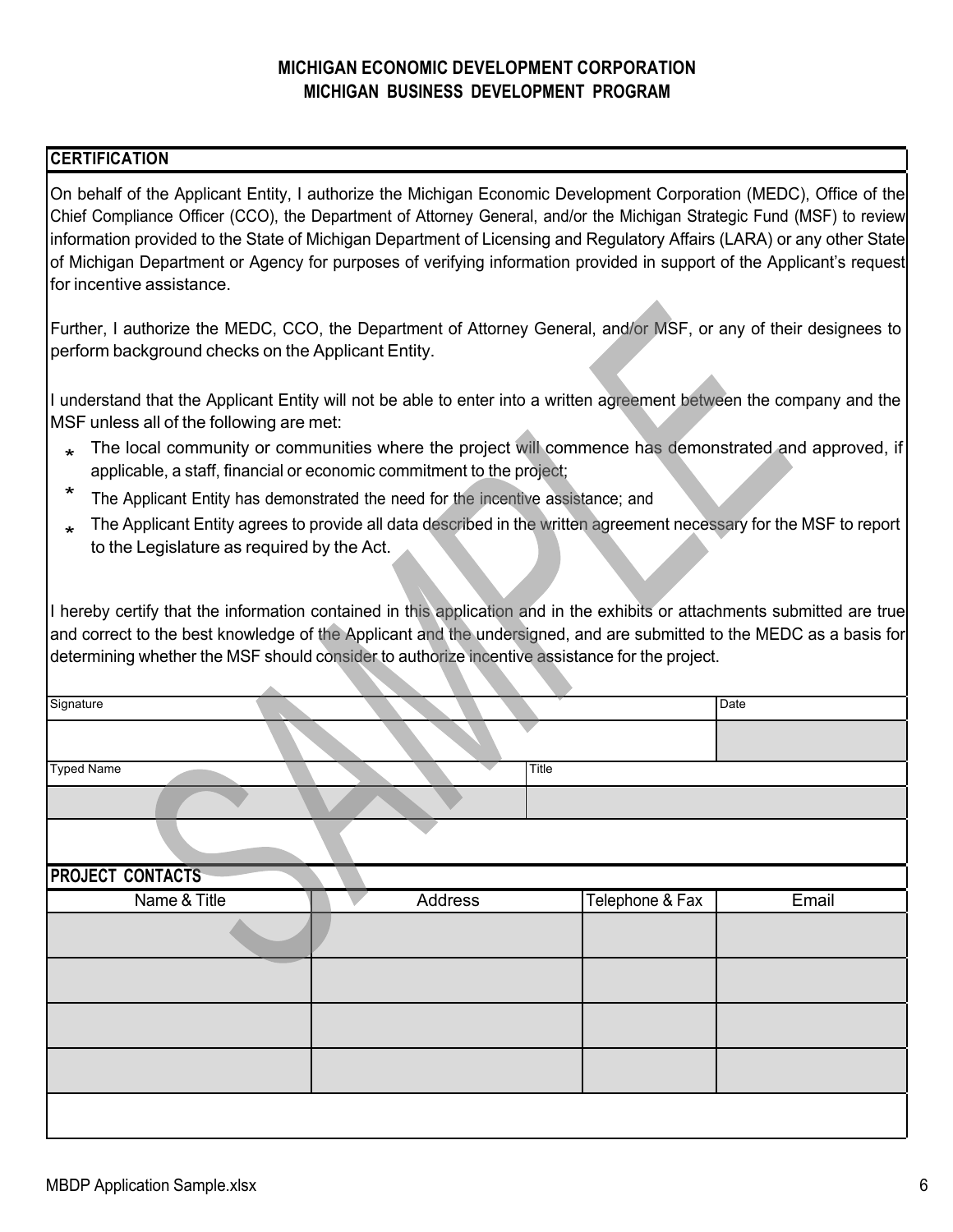## **Michigan Freedom of Information Act**

**Except as otherwise provided in this section, all information in the application is subject to disclosure under Public Act No. 442** of 1976, known as the "Freedom of Information Act". This act also provides for complete disclosure of contracts, their **attachments, due diligence materials, progress reports submitted throughout the term of the award agreement and financial documents submitted as required under the award agreements. Applications are furnished to the MEDC and the State of Michigan, through the MSF Board.**

#### **Is all application information subject to the Michigan Freedom of Information Act?**

Yes, unless the Applicant demonstrates that the application materials submitted contain "financial or proprietary information" and is granted confidentiality by the Fund. Financial or proprietary information is defined as "information that has not been publicly disseminated or which is unavailable from other sources, the release of which might cause competitive harm". Applicants are provided an opportunity to specifically request such proprietary or financial information to be held confidential.

#### **How do I request confidentiality on "financial or proprietary" information?**

Applicants may request confidential treatment for "financial or proprietary information" contained within application materials that meets the definition of "financial or proprietary information contained in the MSF Act. Such information **MUST** be identified directly within the material submitted by applicants by the following requirements:

- Identify each component and portion of the narrative for which you are requesting confidentiality. Text, tables, *or graphics MUST be bolded and marked with asterisks and brackets (\*[bold if text]\*) within the narrative.*

- Identify the attachment and the portion of the document for which you are requesting confidentiality. Text, *tables or graphics MUST be bolded and marked with asterisks and brackets (\*[bold if text]\*) on the attachment. If you are requesting confidentiality for portions of a multi-page document, such as the Business Plan, you MUST also list the page numbers on all pages that contain information marked by asterisks and bold brackets.*

Applications that fail to differentiate truly proprietary information from public information by indiscriminately labeling large sections or entire applications as proprietary cannot be properly protected and will not be granted confidentiality Watermarks, footers and headers that state "Confidential" or similar general indications will be construed to be an

#### **What else should I know?**

**- Applicants must be aware that, pursuant to MCL 125.2005(9), information the applicant deems confidential must be acknowledged by the Michigan Strategic Fund (MSF) Board as confidential to protect such information from disclosure under the Michigan Freedom of Information Act, MCL 15.243(1)(d).** Information that is not acknowledged as confidential bythe MSF Board may be subject to disclosure under the Michigan Freedom of Information Act. Information that would notcause competitive harm cannot be deemed confidential. The MSF Board will make the final decision on whether information designated as confidential by the applicant will be acknowledged as confidential.

- Applicants agree that by failing to properly identify information that the applicant desires to be designated as confidential by the MSF Board, the applicant waives all rights and actions against the MEDC, the MSF Board, and the State of Michigan and its participants, officers, agents and employees regarding the release of information that could have otherwise been acknowledged as confidential but for the applicant's failure to properly designate the information as provided in this section or take other necessary action to have information acknowledged as confidential. It is the applicant's sole responsibility to identify information that it desires to be designated as confidential.

- Neither the MSF Board nor the MEDC shall be liable for any inadvertent disclosure of any of the applicant's information designated as confidential by the applicant.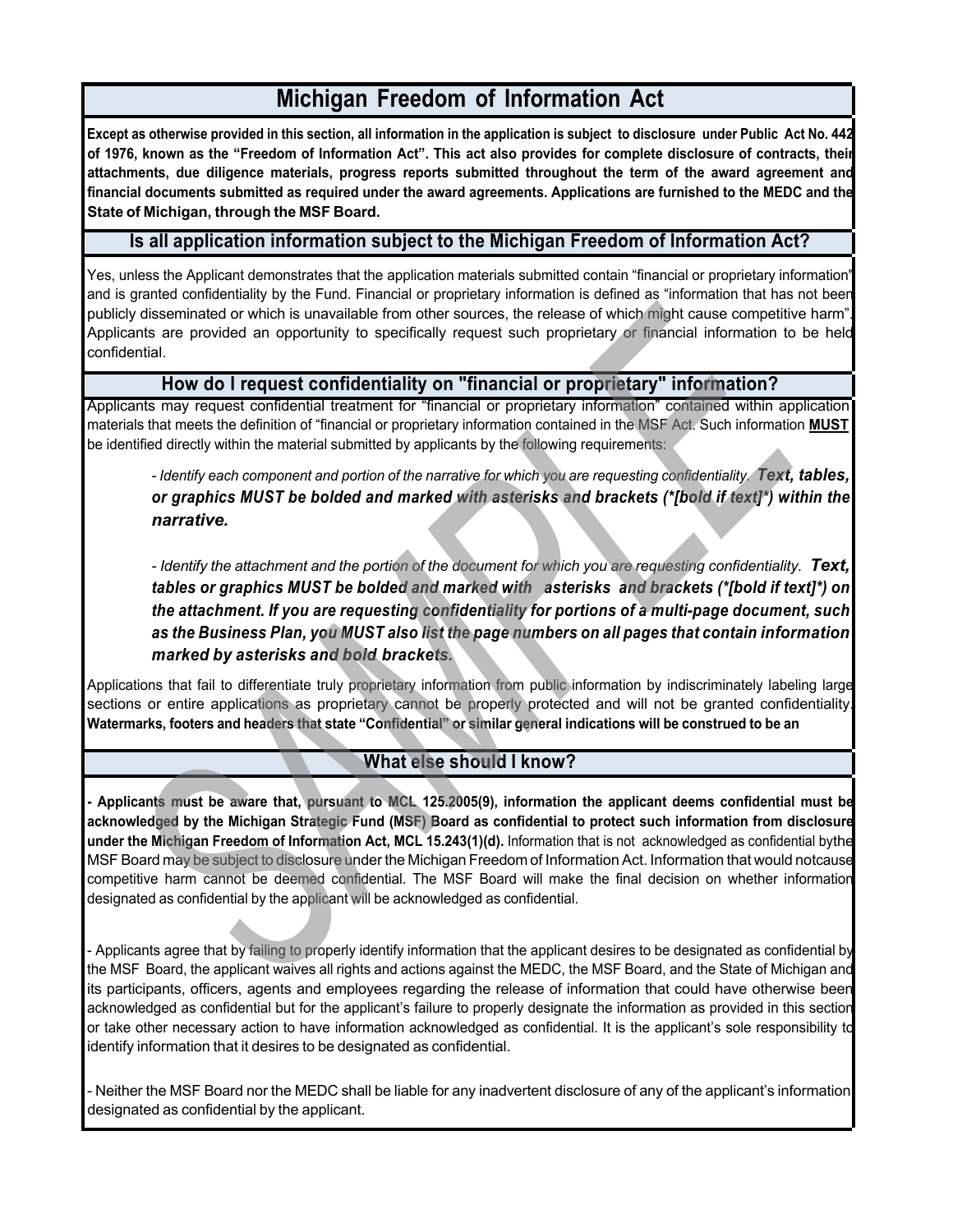

# **High Technology Definitions**

| Category                                                              | <b>Definition</b>                                                                                                                                                                                                                                                                                                                                                                                                         |  |  |
|-----------------------------------------------------------------------|---------------------------------------------------------------------------------------------------------------------------------------------------------------------------------------------------------------------------------------------------------------------------------------------------------------------------------------------------------------------------------------------------------------------------|--|--|
| <b>Advanced Computing</b>                                             | Technology used in the design and development of any of the following: Computer hardware and software;<br>Data communications; or Information technologies.                                                                                                                                                                                                                                                               |  |  |
| Advanced Automotive, Manufacturing,<br>and Materials Technology       | Includes materials with engineered properties created through the development of specialized process and<br>synthesis technology; nanotechnology; improvements to vehicle safety; and new technology, devices or<br>systems that enhance or improve the manufacturing process of wood, timber, or agricultural based<br>products.                                                                                         |  |  |
| <b>Advanced Vehicles Technology</b>                                   | Technology that involves electric vehicles, hybrid vehicles, or alternative fuel vehicles, or components used<br>in the construction of electric vehicles, hybrid vehicles, or alternative fuel vehicles.                                                                                                                                                                                                                 |  |  |
| <b>Alternative Energy Technology</b>                                  | Applied research or commercialization of alternative energy technologies; devices or systems designed and<br>used solely for the purpose of generating energy from agricultural crops, residue and wastes, not including<br>retrofitting of conventional gas or diesel engines; a technology, product or system that permits the<br>utilization of biomass for the production of chemicals or materials; and wind energy. |  |  |
| <b>Biotechnology</b>                                                  | Technology that uses living organisms, cells, macromolecules, microorganisms, or substances from living<br>organisms to make or modify a product, improve plants or animals, or develop microorganisms for useful<br>purposes. Biotechnology does not include human cloning as defined in section 16274 of the public health<br>code, 1978 PA 368, MCL 333.16274, or stem cell research with embryonic tissue.            |  |  |
| <b>Electronic Device Technology</b>                                   | Technology that involves microelectronics, semiconductors, electronic equipment, and instrumentation,<br>radio frequency, microwave, and millimeter electronics, and optical and optic-electrical devices, or data and<br>digital communications and imaging devices.                                                                                                                                                     |  |  |
| <b>Digital Media</b>                                                  | Including but not limited to internet publishing and broadcasting, video gaming, web development, and<br>entertainment technology activities.                                                                                                                                                                                                                                                                             |  |  |
| <b>Engineering or Laboratory Testing</b>                              | Related to the development of a product.                                                                                                                                                                                                                                                                                                                                                                                  |  |  |
| <b>Film and Video</b>                                                 | Including but not limited to motion picture and video production and distribution, post production services,<br>and tele-production services activities.                                                                                                                                                                                                                                                                  |  |  |
| Homeland<br><b>Security</b><br>and<br><b>Technology</b>               | Defense Assists in the assessment of threats of damage to the general population and critical infrastructure;<br>protection of, defense against, and mitigation of the effects of foreign or domestic threats, disasters or<br>attacks; and support for crisis or response management technology.                                                                                                                         |  |  |
| Life Sciences Technology                                              | Technology derived from life sciences intended to improve human health or the overall quality of human<br>life.                                                                                                                                                                                                                                                                                                           |  |  |
| <b>Medical Device Technology</b>                                      | Technology that involves medical equipment or products other than a pharmaceutical product that has<br>therapeutic or diagnostic value and is regulated.                                                                                                                                                                                                                                                                  |  |  |
| <b>Music Production</b>                                               | Including but not limited to record production and development, sound recordings studios, and integrated<br>high-technology record production and distribution activities.                                                                                                                                                                                                                                                |  |  |
| <b>Product Research and Development</b>                               |                                                                                                                                                                                                                                                                                                                                                                                                                           |  |  |
| Prevention of Threats or Damage to<br>Human Health or the Environment | Technology for the Assessment or Including, but not limited to, environmental cleanup technology, pollution prevention technology, or<br>development of alternative energy sources.                                                                                                                                                                                                                                       |  |  |
| <b>Tool and Die Manufacturing</b>                                     |                                                                                                                                                                                                                                                                                                                                                                                                                           |  |  |

Source: Michigan Economic Growth Authority Act, Act 24 of 1995

http://www.legislature.mi.gov/(S(e1w23h55nwh15hqbqjrupc45))/documents/mcl/pdf/mcl-Act-24-of-1995.pdf